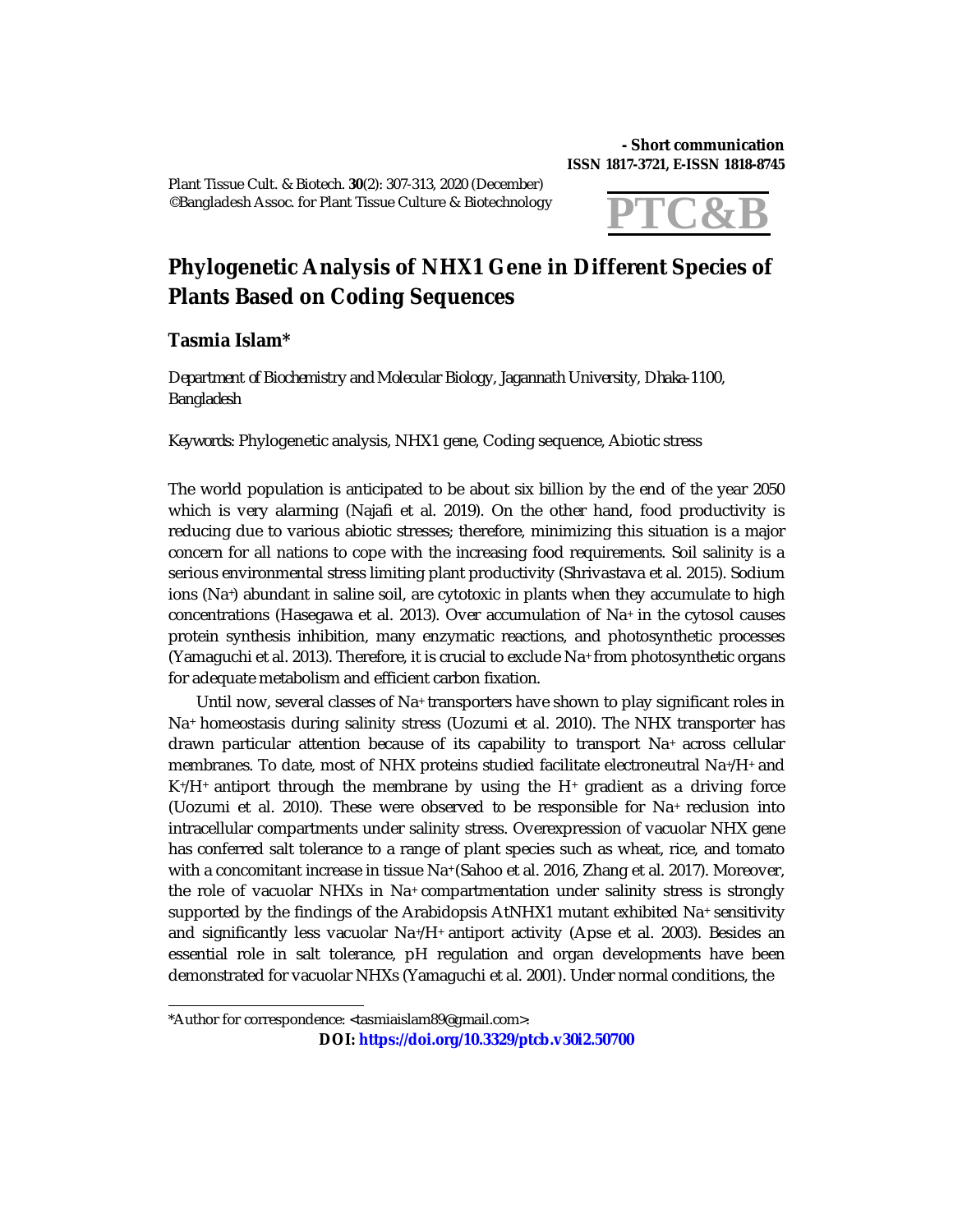Arabidopsis AtNHX1/AtNHX2 double knockout plant showed severe plant growth defects, leaf cell expansion, and reproductive organ (Barragán et al. 2012, Bassil et al. 2011).

Plant genomes often contain several intracellular isoforms of the NHX gene (Bassilet al. 2012). These NHX transporters are classified into the IC-NHE/NHX family, a part of the large cation/proton antiporter 1 (CPA1) family (Yamaguchi et al. 2013). IC-NHE/NHX family is further classified into vacuolar (Class I) or endosomal (Class II) NHXs, according to their sequence similarity and subcellular localizations of representative members (Bassil et al. 2012, Rodríguez-Rosales et al. 2009). Until now most of the plant species sequenced contain both types of NHXs (Bassil et al. 2012, Rodríguez-Rosales et al. 2009), and functional redundancies of vacuolar or endosomal NHXs had been recently reported in Arabidopsis (Bassil et al. 2011).

Recently, two distinct topology models have been suggested for AtNHX1. The protease protection analysis had been used to propose the first model in vacuoles of yeast expressing full-length AtNHX1 containing epitope tags inserted into each hydrophilic loop (Yamaguchi et al. 2003). This model is consist of nine transmembrane segments with a C-terminal hydrophilic tail facing toward the vacuolar lumen. There was another topology model was proposed on the basis of in vitro translation experiments using truncated AtNHX1 genes. The second model suggested that several transmembrane segments of AtNHX1 retain similar to pogenic properties as human NHE1 (Sato et al. 2005).

Phylogenetic analysis is a powerful tool for addressing many different evolutionary questions (Mansouri et al. 2013). Identifying of one gene and its homologs in several species indicates that these genes divergence from their common ancestor. The primary objective is to infer the pattern of the evolutionary relationships between the protein sequences of NHX1 gene that are being compared. These relationships will be revealed by the topology of the tree that will be constructed. This phylogeny will provide another perspective on biodiversity that allows an objective way to compare uniqueness and diversity of mentioned taxa.It is expected that our findings will shed light on functional characterization of mentioned NHX1 genes.

All sequences of NHX1 gene of different sources of organisms available in GenBank were downloaded from the NCBI database [\(www.ncbi.nlm.nih.gov/genbank\),](http://www.ncbi.nlm.nih.gov/genbank),) as showed in Table 1.

The program MEGA6 was used for multiple sequence alignment and phylogenetic tree construction. Multiple sequence alignment was done by the Clustal W method [\(http://www.genome.jp/tools/clustalw\).](http://www.genome.jp/tools/clustalw).) The phylogenetic tree was drawn based on aligned protein sequences using the Maximum likelihood method based on the Poisson correction model (Tamura et al. 2013). The tree was drawn to scale, with branch lengths measured in the number of substitutions per site.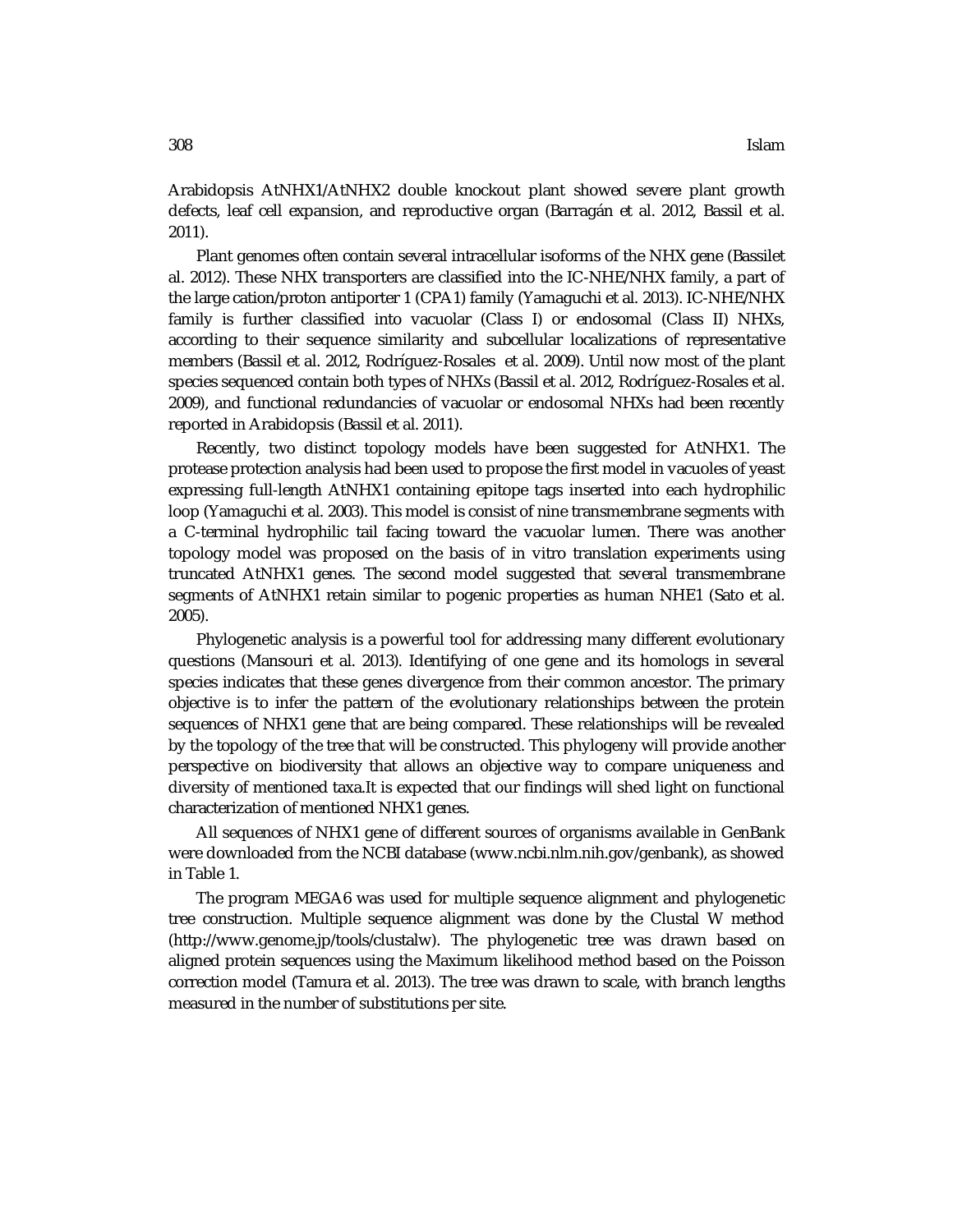|                | cDNA           | <b>mRNA</b>    |                |                     |                             | No. of         |
|----------------|----------------|----------------|----------------|---------------------|-----------------------------|----------------|
| Accession No.  | length<br>(bp) | length<br>(bp) | Protein Id     | Family              | Species                     | sequence       |
| KX268353.1     | 1617           | 1617           | ANS57040.1     | Gramineae           | Hordeum vulgare<br>voucher  | 1              |
| KJ739865.1     | 1666           | 1666           | AJO67762.1     | Gramineae           | Panicum virgatum            | $\overline{2}$ |
| AY131235.1     | 2668           | 2668           | AAN08157.1     | Amaranthaceae       | Salicornia europaea         | 3              |
| AF507044.1     | 1955           | 1955           | AAQ07963.1     | Gramineae           | Lophopyrum<br>elongatum     | 4              |
| NM_122597.3    | 2553           | 2553           | NP_198067.1    | <b>Brassicaceae</b> | Arabidopsis thaliana        | 5              |
| NM_001250237.2 | 2732           | 2732           | NP_001237166.2 | Fabaceae            | Glycine max                 | 6              |
| KX132347.1     | 4370           | 4370           | AQN76250.1     | Salicaceae Mirb.    | Populus pruinosa            | 7              |
| JF933902.1     | 1623           | 1623           | AEN03787.1     | Gramineae           | Leptochloa fusca            | 8              |
| JX524227.1     | 2104           | 2104           | AFU88788.1     | Gramineae           | Paeonia lactiflora          | 9              |
| KM083065.1     | 2313           | 2313           | AIQ86570.1     | Gramineae           | Oryza sativa Indica         | 10             |
| AB982130.1     | 1629           | 1629           | BAP28595.1     | Convolvulaceae      | Ipomoea tricolor            | 11             |
| AY607026.1     | 4920           | 4920           | AAT36679.1     | Rutaceae            | Citrus Reticulata           | 12             |
| AY607025.1     | 4939           | 4939           | AAT36678.1     | Rutaceae            | Citrus trifoliata           | 13             |
| KF941190.1     | 1602           | 1602           | AIA82923.1     | Gentianaceae        | Gentiana rigescens          | 14             |
| GQ503257.1     | 2480           | 2480           | ADB80440.1     | Rosaceae            | Malus zumi                  | 15             |
| EU727217.1     | 1632           | 1632           | ACE78322.1     | Fabaceae            | Lotus tenuis                | 16             |
| EU482408.2     | 1473           | 1473           | ACD64982.2     | Poaceae             | Sorghum bicolor             | 17             |
| KX132304.1     | 4376           | 4376           | AQN76207.1     | Salicaceae          | Populus euphratica          | 18             |
| KC608048.1     | 1668           | 1668           | AHC54576.1     | Amaranthaceae       | Atriplex patens             | 19             |
| AJ306630.1     | 2122           | 2122           | CAC84522.1     | Solanaceae          | Lycopersicon<br>esculentum  | 20             |
| KU156822.1     | 1587           | 1587           | ALP46546.1     | Papaveraceae        | Eschscholzia<br>californica | 21             |
| KT306824.1     | 1946           | 1946           | ALT06549.1     | Iridaceae           | Iris halophila              | 22             |
| EU109427.1     | 2394           | 2394           | ABV00895.1     | Fabaceae            | Trifolium repens            | 23             |
| AB501188.1     | 2237           | 2237           | BAP90754.1     | Nelumbonaceae       | Nelumbo nucifera            | 24             |
| KJ452342.1     | 1662           | 1662           | AHY19033.1     | Amaranthaceae       | Suaeda pruinosa             | 25             |

**Table 1. Descriptions of NHX1 gene sequences from different species.**

A total of 25 cDNA sequences of NHX1 genes from different source organisms were considered in silico analysis. According to (Table 1). Lengths of cDNA in 8 species like *Hordeum vulgare voucher* (1617 bp), *Panicum virgatum* (1666 bp), *Leptochloa fusca* (1623 bp), *Ipomoea tricolor* (1629 bp*), Gentiana rigescens* (1602 bp), *Lotus tenuis* (1632 bp), *Atriplex patens* (1668 bp), *Suaeda pruinosa* (1662 bp) were nearly equal that are belonging to the family Gramineae, Convolvulaceae, Gentianaceae, Fabaceae and Amaranthaceae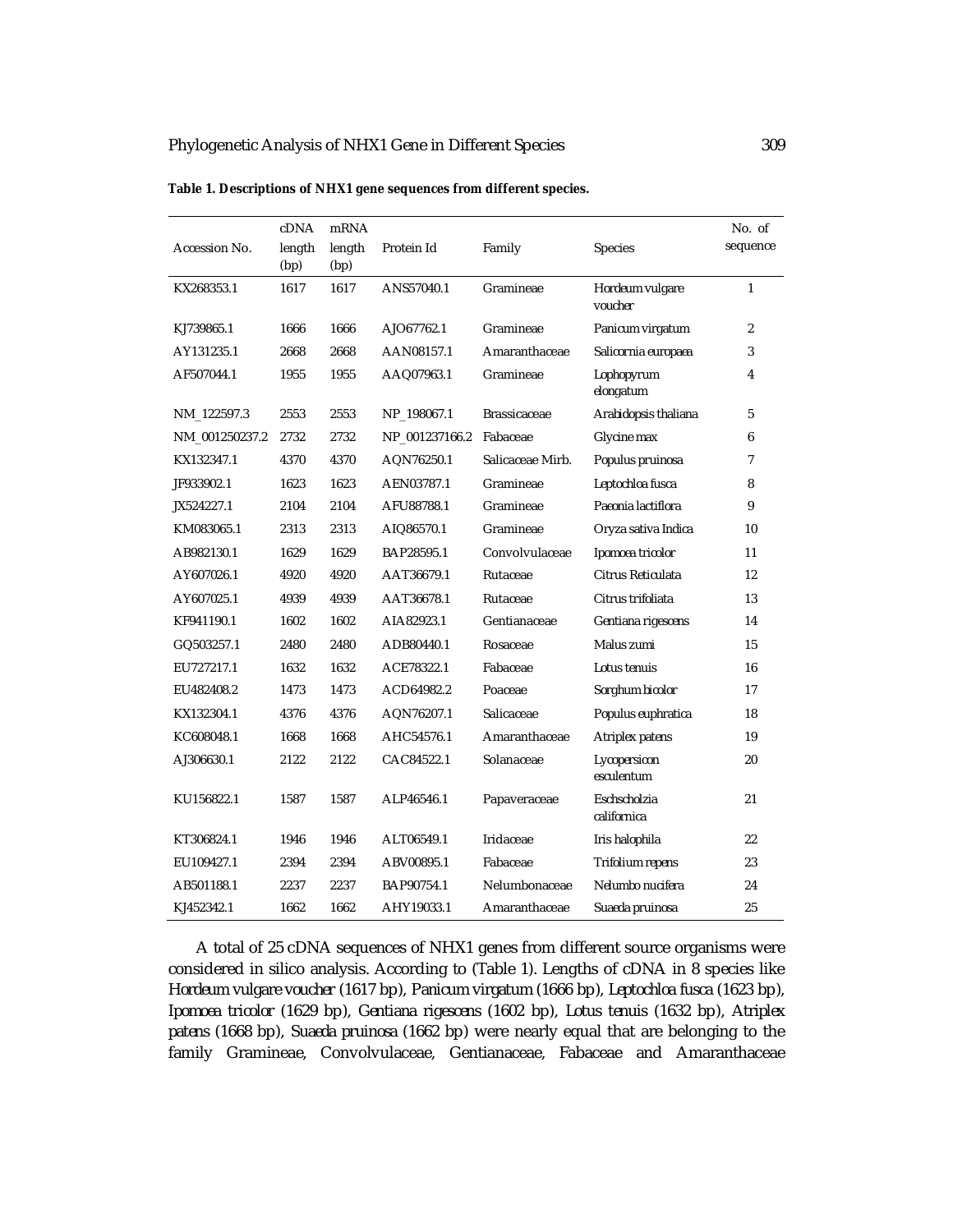respectively. *Citrus Reticulata* (4920 bp) and *Citrus trifoliate* (4939 bp) was also nearly equal in size belonging to the Rutaceae family. This feature showed that cDNA sequences of NHX1 genes in these species remain conserved during divergence from their common ancestor. Moreover, in all species, the length of mRNA and length of cDNA was equal, representing the NHX1 gene sequence is a whole exon region in this species. In silico analysis of NHX1 gene sequences and its comparison with its homologs in the other species, it revealed the sequence-based similarity between different species and clustering in distinct groups based on similarity.

Alignment by Clustal W Method: Multiple sequence alignment of NHX1 gene sequences showing homology in different regions (Fig. 1).



Fig. 1. Multiple sequence alignment of protein in a part of NHX1 gene sequence in the investigated species

The result of protein sequences alignment revealed that some sequences have high similarity for this gene and in some regions have a point different that can have an environmental effect such as mutation. Finally, the whole sequences' alignment showed the highly conserved region to primer design for PCR reaction to study genetic diversity and identification gene in plants.

*Evolutionary divergence between sequences:* The number of amino acid differences per site from between sequences were shown (Fig. 2). The analysis involved 25 amino acid sequences. All positions containing gaps and missing data were eliminated. There were a total of 399 positions in the final dataset.

*Phylogenetic tree:* This analysis showed evolutionary relationships predicted from the multiple sequence alignment. Each pair branches length's represents the distance between sequence pairs, and the units at the bottom of the tree show the number of substitution events. Results of the phylogenetic tree (Fig. 3) showed that species classified into four major groups, group 1 consists of 2 plant (*Gentiana rigescens*, *Solanum lycopersicum*); group 2 includes 2 plant (*Populus pruinosa, Populus euphratica* ); group 3 consists of 1 plant (*Eschscholzia californica*); group 4 consists of 20 plants (*Hordeum vulgare*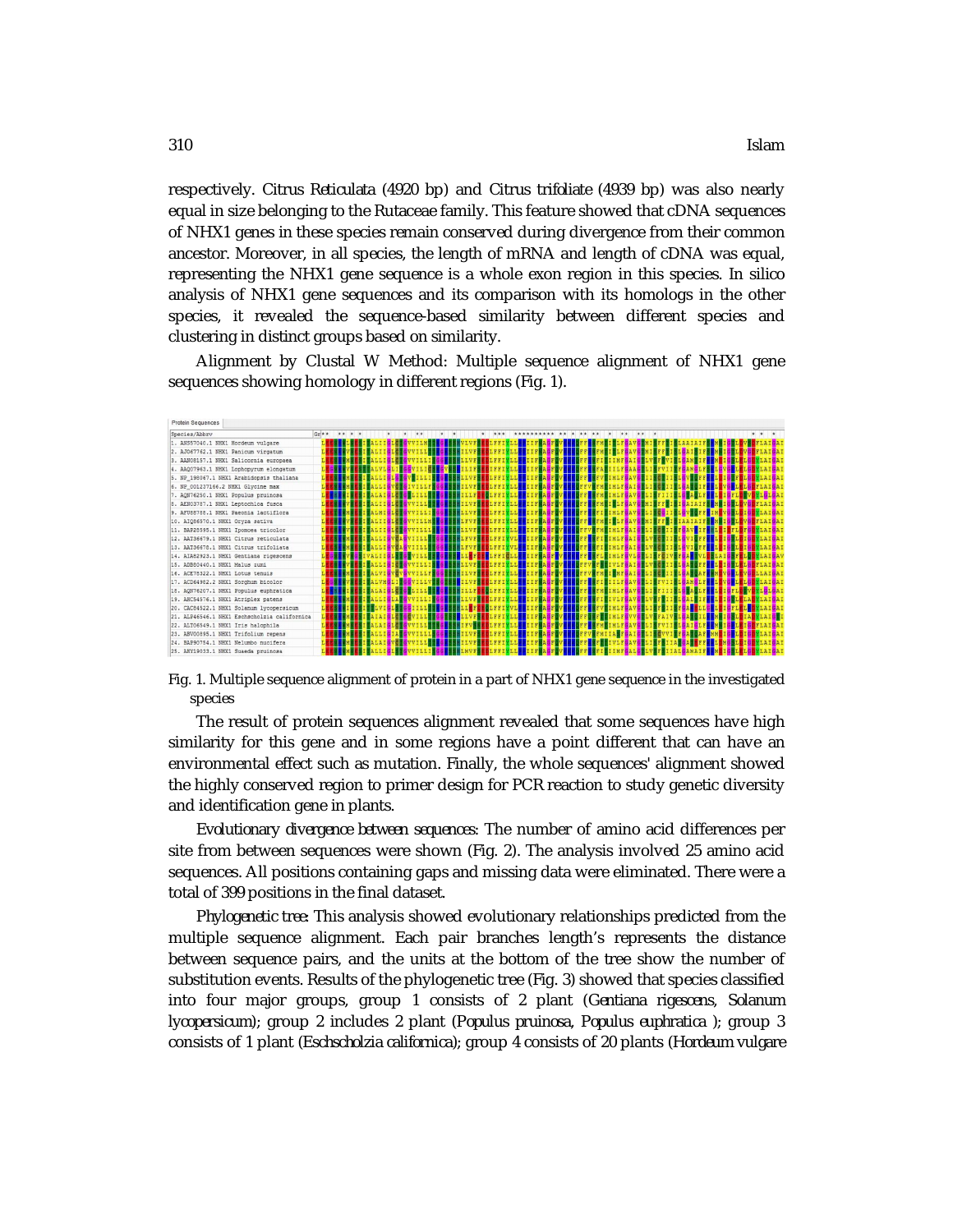Phylogenetic Analysis of NHX1 Gene in Different Species 311

*voucher*, *Panicum virgatum*, *Salicornia europaea*, *Lophopyrum elongatum*, *Arabidopsis thaliana*, *Glycine max*, *Leptochlo afusca*, *Paeoniala ctiflora*, *Oryza sativa Indica*, *Ipomoea tricolor*, *Citrus Reticulata*, *Citrus trifoliate*, *Maluszumi*, *Lotus tenuis*, *Sorghum bicolor*, *Atriplex patens*, *Iris halophile*, *Trifolium repens*, *Nelumbo nucifera*, *Suaeda pruinosa*). The NHX1 sequence from *Gentiana rigescens* and *Solanulym copersicum* was assigned into the most distal clade.

|                                              | $\mathbf{1}$ | $\overline{2}$ | 3     | 4           | $\overline{\mathbf{5}}$ | 6     | $\overline{7}$ | 8     | 9     | 10    | 11    | 12    | 13    | 14    | 15    | 16    | 17    | 18    | 19    | 20    | 21    | 22    | 23    | 24              | 25 |
|----------------------------------------------|--------------|----------------|-------|-------------|-------------------------|-------|----------------|-------|-------|-------|-------|-------|-------|-------|-------|-------|-------|-------|-------|-------|-------|-------|-------|-----------------|----|
| 1. ANS57040.1 NHX1 Hordeum vulgare           |              |                |       |             |                         |       |                |       |       |       |       |       |       |       |       |       |       |       |       |       |       |       |       |                 |    |
| 2. AJO67762.1 NHX1 Panicum virgatum          | 0.092        |                |       |             |                         |       |                |       |       |       |       |       |       |       |       |       |       |       |       |       |       |       |       |                 |    |
| 3. AAN08157.1 NHX1 Salicornia europaea       |              | 0.285 0.256    |       |             |                         |       |                |       |       |       |       |       |       |       |       |       |       |       |       |       |       |       |       |                 |    |
| 4. AAO07963.1 NHX1 Lophopyrum elongatum      | 0.391        | 0.376          | 0.372 |             |                         |       |                |       |       |       |       |       |       |       |       |       |       |       |       |       |       |       |       |                 |    |
| 5. NP 198067.1 NHX1 Arabidopsis thaliana     | 0.326        | 0.289          | 0.236 | 0.405       |                         |       |                |       |       |       |       |       |       |       |       |       |       |       |       |       |       |       |       |                 |    |
| 6. NP 001237166.2 NHX1 Glycine max           | 0.302        | 0.262          | 0.221 | 0.361 0.243 |                         |       |                |       |       |       |       |       |       |       |       |       |       |       |       |       |       |       |       |                 |    |
| 7. AQN76250.1 NHX1 Populus pruinosa          | 0.369        | 0.344          | 0.336 | 0,480       | 0.344 0.354             |       |                |       |       |       |       |       |       |       |       |       |       |       |       |       |       |       |       |                 |    |
| 8. AEN03787.1 NHX1 Leptochloa fusca          | 0.100        | 0.036          | 0.269 | 0.376       | 0.292                   | 0.272 | 0.354          |       |       |       |       |       |       |       |       |       |       |       |       |       |       |       |       |                 |    |
| 9. AFU88788.1 NHX1 Paeonia lactifiora        | 0.398        | 0.365          | 0.289 | 0.496       | 0.329                   | 0.319 | 0.421          | 0.372 |       |       |       |       |       |       |       |       |       |       |       |       |       |       |       |                 |    |
| 10. AIO86570. 1 NHX 1 Oryza sativa           | 0.106        | 0.067          | 0.289 | 0.391       | 0.305                   | 0.289 | 0.365          | 0.054 | 0.379 |       |       |       |       |       |       |       |       |       |       |       |       |       |       |                 |    |
| 11. BAP28595.1 NHX1 Ipomoea tricolor         | 0.295        | 0.256          | 0.252 | 0.369       | 0.285                   | 0.227 | 0.369          | 0.272 | 0.344 | 0.279 |       |       |       |       |       |       |       |       |       |       |       |       |       |                 |    |
| 12. AAT36679, 1 NHX 1 Citrus reticulata      | 0.329        | 0.295          | 0.227 | 0.405       | 0.236                   | 0.214 | 0.347          | 0,302 | 0.316 | 0.295 | 0.279 |       |       |       |       |       |       |       |       |       |       |       |       |                 |    |
| 13. AAT36678, 1 NHX 1 Citrus trifoliata      | 0.340        | 0.305          | 0.243 | 0.417       | 0.252                   | 0.224 | 0.361          | 0.312 | 0.319 | 0.309 | 0.295 | 0.013 |       |       |       |       |       |       |       |       |       |       |       |                 |    |
| 14. AIA82923.1 NHX1 Gentiana rigescens       | 0.496        | 0.476          | 0.464 | 0.555       | 0.525                   | 0.488 | 0.492          | 0.480 | 0.582 | 0.492 | 0.512 | 0.504 | 0.521 |       |       |       |       |       |       |       |       |       |       |                 |    |
| 15. ADB80440, 1 NHX 1 Malus zumi             | 0.305        | 0.269          | 0.211 | 0.383       | 0.214                   | 0.166 | 0.351          | 0.269 | 0.305 | 0.279 | 0.233 | 0.202 | 0.218 | 0.517 |       |       |       |       |       |       |       |       |       |                 |    |
| 16. ACE78322, 1 NHX 1 Lotus tenuis           | 0.323        | 0.292          | 0.749 | 0.391       | 0.259                   | 0.092 | 0.361          | 0.295 | 0.323 | 0.319 | 0.252 | 0.240 | 0.249 | 0.517 | 0.187 |       |       |       |       |       |       |       |       |                 |    |
| 17. ACD64982.2 NHX1 Sorghum bicolor          | 0.369        | 0.358          | 0.340 | 0.166       | 0.379                   | 0.351 | 0.428          | 0.358 | 0.468 | 0.365 | 0.361 | 0.376 | 0.391 | 0.534 | 0.358 | 0.376 |       |       |       |       |       |       |       |                 |    |
| 18. AON76207.1 NHX1 Populus euphratica       | 0.369        | 0.344          | 0.336 | 0.480       | 0.344                   | 0.354 | 0.000          | 0.354 | 0.421 | 0.365 | 0.369 | 0.347 | 0.361 | 0.492 | 0.351 | 0.361 | 0.428 |       |       |       |       |       |       |                 |    |
| 19. AHC54576. 1 NHX 1 Atriplex patens        | 0.282        | 0.252          | 0.103 | 0.376       | 0.227                   | 0.221 | 0.333          | 0.269 | 0.299 | 0.285 | 0.252 | 0.233 | 0.249 | 0.484 | 0.208 | 0.259 | 0.344 | 0.333 |       |       |       |       |       |                 |    |
| 20. CAC84522. 1 NHX 1 Solanum lycopersicum   | 0.405        | 0.394          | 0.376 | 0.472       | 0.424                   | 0,402 | 0.379          | 0.391 | 0.472 | 0.402 | 0.421 | 0.398 | 0.405 | 0.464 | 0.409 | 0.428 | 0.456 | 0.379 | 0.369 |       |       |       |       |                 |    |
| 21. ALP46546.1 NHX1 Eschscholzia californica | 0.358        | 0.329          | 0.358 | 0.484       | 0.358                   | 0.344 | 0.391          | 0.344 | 0.413 | 0.351 | 0.372 | 0.372 | 0.391 | 0.529 | 0.361 | 0.340 | 0.448 | 0.391 | 0.351 | 0.440 |       |       |       |                 |    |
| 22. ALT06549.1 NHX1 Iris halophila           | 0.256        | 0.199          | 0.275 | 0.369       | 0.312                   | 0.279 | 0.344          | 0.205 | 0.365 | 0.214 | 0.309 | 0.299 | 0.312 | 0.492 | 0.289 | 0.309 | 0.347 | 0.344 | 0.272 | 0.391 | 0.312 |       |       |                 |    |
| 23. ABV00895. 1 NHX 1 Trifolium repens       | 0.329        | 0.299          | 0.243 | 0.387       | 0.243                   | 0.117 | 0.361          | 0.302 | 0.329 | 0.319 | 0.246 | 0.230 | 0.243 | 0.517 | 0.190 | 0.131 | 0.379 | 0.361 | 0.259 | 0.428 | 0.347 | 0.316 |       |                 |    |
| 24. BAP90754.1 NHX1 Nelumbo nucifera         | 0.279        | 0.243          | 0.246 | 0.394       | 0.289                   | 0.221 | 0.326          | 0.246 | 0.312 | 0.256 | 0.252 | 0.227 | 0.240 | 0.452 | 0.233 | 0.252 | 0.365 | 0.326 | 0.246 | 0.354 | 0.333 | 0.259 | 0.243 |                 |    |
| 25. AHY 19033. 1 NHX 1 Suaeda pruinosa       | 0.289        | 0.256          | 0.059 | 0.361       | 0.240                   | 0.236 | 0.354          | 0.269 | 0.305 | 0.282 | 0.259 | 0.233 | 0.249 | 0.484 | 0.221 | 0.259 | 0.347 | 0.354 | 0.089 | 0.372 | 0.351 | 0.259 |       | $0.262$ $0.240$ |    |

Fig. 2. E stimates of evolutionary divergence between sequences.



Fig. 3. Phylogenetic analysis of NHX1 gene identified in different source organisms.

The branching pattern in the phylogenetic tree (Fig. 3) reflects how species or other groups evolved from a series of common ancestors. This analysis suggested that plants' ancestor contained several NHX1 genes, which fashioned many regulatory proteins to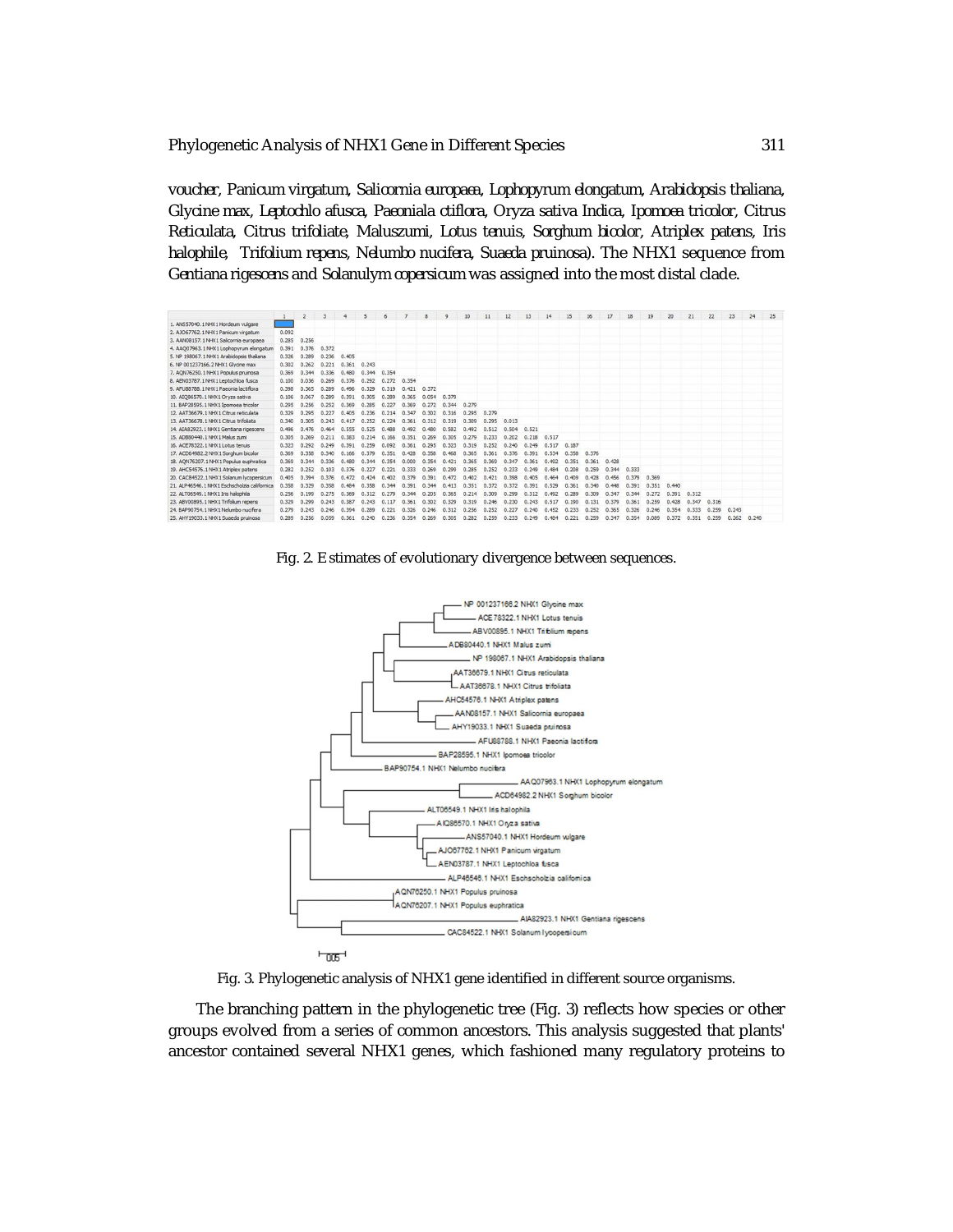control salt during abiotic stress. In recent studies, it has been found that compositional heterogeneity had an effect on the phylogenetic method (Sheffield 2012). Non stationary evolution (when the substitution pattern in nucleotide sequence is not uniform across an evolutionary tree) produces compositional heterogeneity (Sheffield 2012). Compositional heterogeneity was also observed in this study (Fig. 3). The Phylogenetic tree was constructed with NHX1 gene sequences from all species clarified the heterogeneous evolutionary lineages between these genes.

This study provides perspectives for future research on the NHX1 gene in diverse organisms, including substrate identities, physiological functions, and coevolution with NHX1 in their interacting partner organisms.

## **References**

- **Apse MP**, **JB Sottosanto** and **E Blumwald** (2003) Vacuolar cation/H<sup>+</sup> exchange, ion homeostasis, and leaf development are altered in a T‐DNA insertional mutant of AtNHX1, the *Arabidopsis* vacuolar Na<sup>+</sup> /H+ antiporter. The Plant Journal **36**: 229-239.
- **Barragán V**, **EO Leidi**, **Z Andrés**, **L Rubio**, **A De Luca**, **JA Fernández**, **B Cubero** and **JM Pardo** (2012) Ion exchangers NHX1 and NHX2 mediate active potassium uptake into vacuoles to regulate cell turgor and stomatal function in *Arabidopsis*. The Plant Cell **24**: 1127-1142.
- **Bassil E**, **H Tajima**, **Y-C Liang**, **M-a Ohto**, **K Ushijima**, **R Nakano**, **T Esumi**, **A Coku**, **M Belmonte** and **E Blumwald** (2011) The *Arabidopsis* Na+/H+ antiporters NHX1 and NHX2 control vacuolar pH and K<sup>+</sup> homeostasis to regulate growth, flower development, and reproduction. The Plant Cell **23**: 3482-3497.
- **Bassil E**, **A Coku** and **E Blumwald**(2012) Cellular ion homeostasis: emerging roles of intracellular NHX Na<sup>+</sup> /H+ antiporters in plant growth and development. Journal of Experimental Botany **63**: 5727-5740.
- **Dona MS**, **LA Prendergast**, **S Mathivanan**, **S Keerthikumar** and **A Salim** (2017) Powerful differential expression analysis incorporating network topology for next-generation sequencing data. Bioinformatics **33**: 1505-1513.
- **Tamura K**, **Stecher G**, **Peterson D**, **Filipski A**, and **Kumar S** (**2013**) MEGA6: Molecular Evolutionary Genetics Analysis version 6.0. Molecular Biology and Evolution **30**: 2725-2729.
- **Hasegawa** and **Paul M** (2013) Sodium (Na<sup>+</sup> ) homeostasis and salt tolerance of plants. Environmental and Experimental Botany **92**: 19-31.
- **Mansouri S**, **AA Mehrabi** and **D Kahrizi** (2013) Phylogenetic analysis of SOS1 gene in different species based on coding sequences. Middle-East J. Sci. **14**: 1226-1229.
- **Najafi E** and **R Khanbilvardi** (2019) Evaluating global crop distribution in the 21st century to maximize food production. AGUFM.**2019**: B31F-2440.
- **Rodríguez-Rosales MP**, **FJ Gálvez**, **R Huertas**, **MN Aranda**, **M Baghour**, **O Cagnac** and **K Venema**(2009) Plant NHX cation/proton antiporters. Plant Signaling & Behavior **4**: 265-276.
- **Sahoo DP**, **S Kumar**, **S Mishra**, **Y Kobayashi**, **SK Panda** and **L Sahoo** (2016) Enhanced salinity tolerance in transgenic mungbean overexpressing *Arabidopsis* antiporter (NHX1) gene. Molecular Breeding **36**: 144.